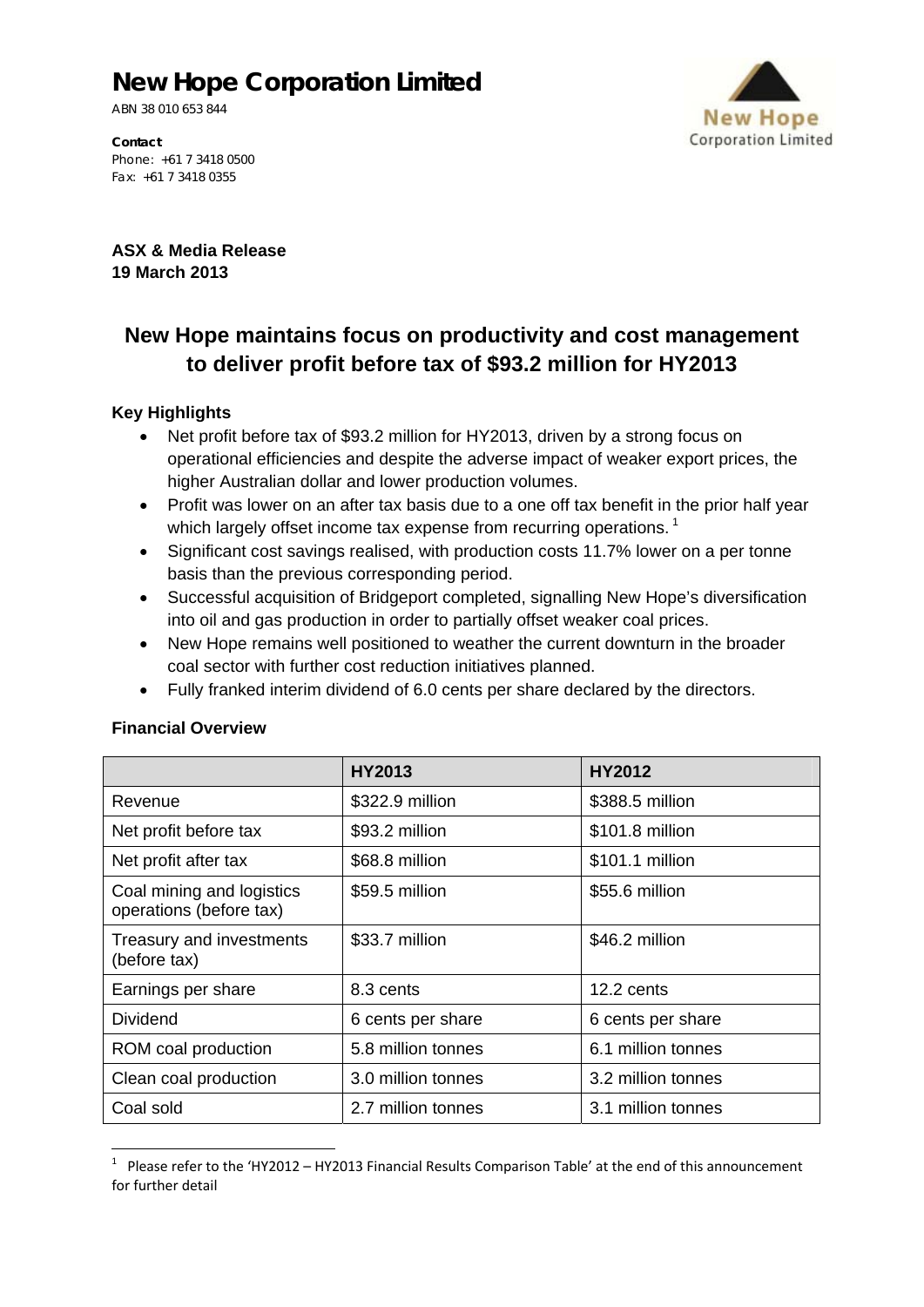Diversified energy company New Hope Corporation Limited (ASX: NHC) ('New Hope' or 'the Company') announces a net profit before tax of \$93.2 million for the six months to 31 January 2013 (HY2013). This result is driven by management's continued focus on initiatives to improve operating efficiencies and to maximise margins in the face of ongoing downturn in global coal markets.

As foreshadowed at the Company's Annual General Meeting in November 2012, the operating result for HY2013 was lower than HY2012, due to:

- lower export thermal coal prices;
- higher AUD:USD exchange rate; and
- increasing pressure on offsite transportation costs, including rail costs on a per tonne basis.

Management has committed to an extensive cost reduction program to improve operating efficiencies and to maximise margins. To date this program has delivered a significant reduction in operating costs at all sites, with production costs on a per tonne basis 11.7 per cent lower than the previous corresponding period. The Company has further cost saving initiatives currently in the planning or implementation phase.

Directors have declared a fully franked interim dividend of 6.0 cents per share to be paid on 1 May 2013 to shareholders on the Company register as at 15 April 2013.

New Hope Managing Director and CEO, Rob Neale, said: *"Our continued emphasis on cost management has helped New Hope to remain profitable and to withstand many of the external headwinds affecting the sector. Management will continue to focus on operational efficiency and prudent fiscal management to ensure the Company is well positioned to*  weather the current downturn in global coal markets and take advantage of future *improvements in market conditions.* 

*"The first half of the 2013 financial year also saw the first revenue contribution from Bridgeport Energy. We are optimistic of further growth from Bridgeport's operations and will continue to explore opportunities to increase New Hope's exposure to the oil and gas sector."* 

## **Operations**

During HY2013, clean coal production totalled 3.0 million tonnes and export sales totalled 2.7 million tonnes, a decrease of 5.2 per cent and 13.4 per cent respectively. Lower clean coal production was attributed to a planned shutdown period in December - January, as well as the impact of unusually high rainfall during the period. Export sales were lower than the record figure in the previous corresponding period due to deferrals in customer shipping schedules.

Significant cost savings were realised across all production sites due to management's ongoing focus on cost management and improving operational efficiencies.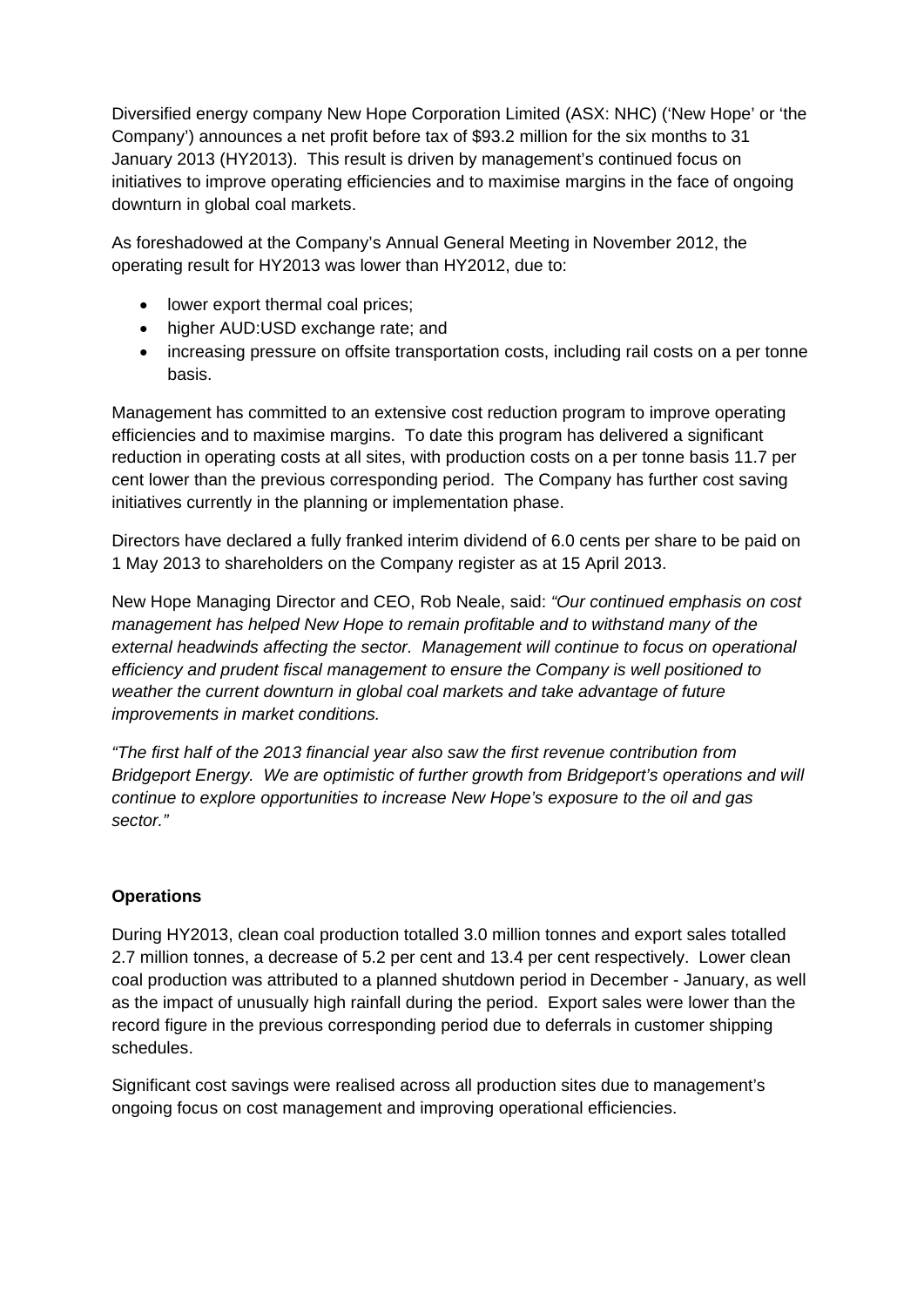The Acland mine continued to deliver exceptional productivity, with 2.4 million tonnes of coal produced, while the West Moreton operations produced 0.64 million tonnes of coal representing a 2 per cent increase compared to HY2012.

At New Hope's Queensland Bulk Handling (QBH) facility, the shiploader upgrade was finalised and 4.2 million tonnes of coal was exported through the QBH coal terminal.

## **Diversification into oil and gas**

New Hope completed the acquisition of Bridgeport Energy in August 2012.

Highlights of Bridgeport's operations since the acquisition was completed include:

- attributable oil production of 16,833 barrels; and
- after the end of HY2013, intersection with oil in all six holes drilled at Inland and Utopia. These wells were completed for production and will be brought online over the next quarter.

The acquisition of Bridgeport provides the company with diversification benefits outside of thermal coal production and will deliver more attractive margins than coal operations over the coming six months. Through Bridgeport, New Hope plans to accumulate additional oil and gas tenements with existing or near-term production possibilities.

## **Exploration**

During HY2013, 14,855 meters were drilled across New Hope's operations. Exploration highlights included:

- **Lenton (EPC 766, EPC 865 and ML 70337**): The 2012 drilling program aimed at structural definition in the potential open cut area was completed with 6,465 meters drilled.
- **Maryborough (EPC 923):** The drilling program to support the first three years of mining was completed which has facilitated the commencement of pilot scale coke oven testing.
- **Bee Creek (EPC 777):** The 2012 drilling program has been completed with all holes rehabilitated.
- **Ashford (EL6234):** Seven chip holes were drilled during the period representing 716 meters.

## **Development**

The Company continued to progress various development projects during HY2013, however current market conditions have led to the rescheduling of some project timelines. Development highlights included: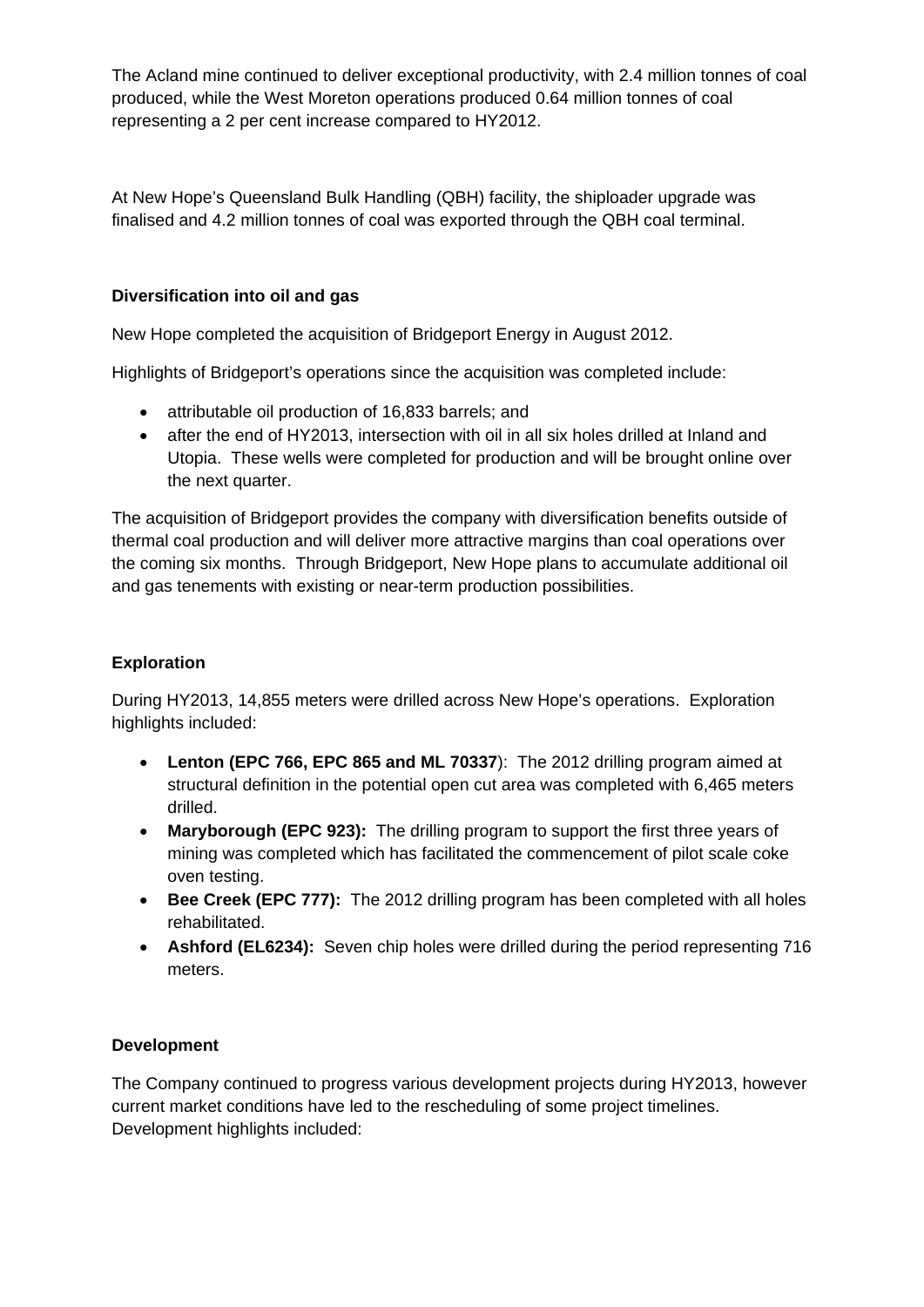- **New Acland Continuation Plan:** Extensive consultation with all key stakeholders resulted in the Queensland Government accepting a revised proposal for the continuation of the Acland operations.
- **Elimatta:** An updated Environmental Impact Statement was lodged in November 2012 and has been released for public comment, with a submission deadline of 21 March 2013.

## **Alternative energy activities**

New Hope's coal-to-liquid projects have continued with progress made on both the direct and indirect liquefaction technologies. Highlights of the projects included:

- **Jeebropilly:** Construction of the indirect liquefaction plant is nearing completion with the bulk of the liquefaction module delivered to site in January 2013.
- **Quantex:** Dry commissioning of the direct liquefaction plant was completed with wet commissioning scheduled to occur over the next quarter.

## **Outlook**

The Company anticipates that weak thermal coal markets and a resilient exchange rate will have a negative impact on revenue and margins in the second half of the 2013 financial year. Coal production for the full year is expected to be in the range of 5.8 million to 6.0 million tonnes.

Given the ongoing downturn in coal markets, New Hope plans to:

- remain focused on responsible cost reduction initiatives to protect margins;
- continue to seek out attractive acquisition opportunities; and
- grow the scale of the oil, gas and energy business through development and acquisition.

Due to prudent steps taken by management to reduce costs and increase productivity, the Company is well positioned to weather the current downturn in coal markets. New Hope has a strong balance sheet and a growing exposure to diversified energy markets, presenting a range of potential growth opportunities.

**--ENDS--**